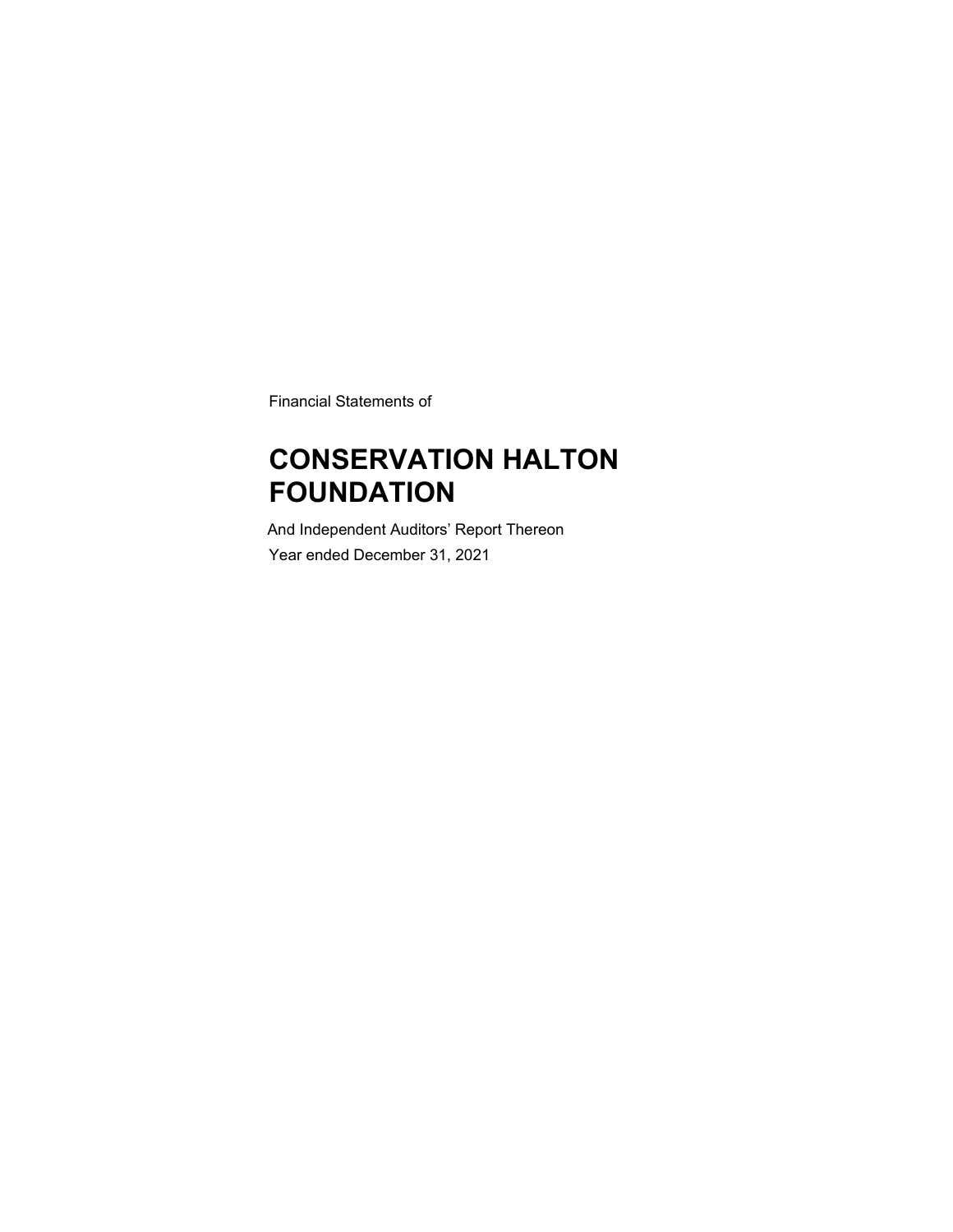

KPMG LLP 115 King Street South 2nd Floor Waterloo ON N2J 5A3 Canada Tel 519-747-8800 Fax 519-747-8830

### **INDEPENDENT AUDITORS' REPORT**

To the Members of Conservation Halton Foundation

### *Opinion*

We have audited the financial statements of Conservation Halton Foundation (the "Foundation"), which comprise:

- the statement of financial position as at December 31, 2021
- the statement of operations for the year then ended
- the statement of changes in net assets for the then ended
- the statement of cash flows for the year then ended
- and notes to the financial statements, including a summary of significant accounting policies

(Hereinafter referred to as the ''financial statements'').

In our opinion the accompanying financial statements present fairly, in all material respects, the financial position of the Foundation as at December 31, 2021, and its results of operations and its cash flows then ended in accordance with Canadian accounting standards for not-for-profit organizations.

### *Basis of Opinion*

We conducted our audit in accordance with Canadian generally accepted auditing standards. Our responsibilities under those standards are further described in the *''Auditors' Responsibilities for the Audit of the Financial Statements''* section of our auditors' report.

We are independent of the Foundation in accordance with the ethical requirements that are relevant to our audit of the financial statements in Canada and we have fulfilled our other ethical responsibilities in accordance with these requirements.

We believe that the audit evidence we have obtained is sufficient and appropriate to provide a basis for our qualified opinion.

### *Responsibilities of Management and Those Charged With Governance for the Financial Statements*

Management is responsible for the preparation and fair presentation of these financial statements in accordance with Canadian accounting standards for not-for-profit organizations, and for such internal control as management determines is necessary to enable the preparation of financial statements that are free from material misstatement, whether due to fraud or error.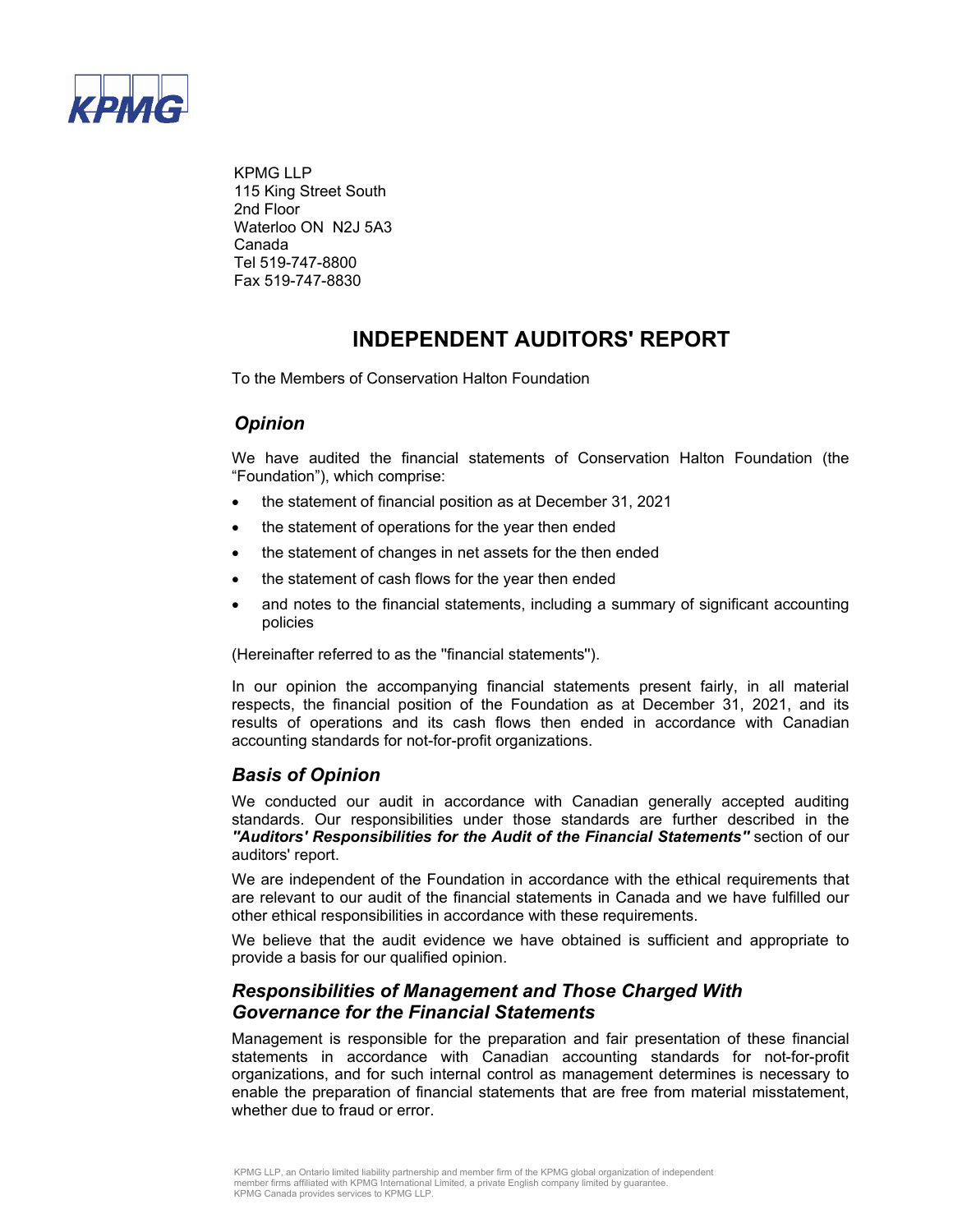

Page 2

In preparing the financial statements, management is responsible for assessing the Foundation's ability to continue as a going concern, disclosing, as applicable, matters related to going concern and using the going concern basis of accounting unless management either intends to liquidate the Foundation or to cease operations, or has no realistic alternative but to do so.

Those charged with governance are responsible for overseeing the Foundation's financial reporting process.

### *Auditors' Responsibilities for the Audit of the Financial Statements*

Our objectives are to obtain reasonable assurance about whether the financial statements as a whole are free from material misstatement, whether due to fraud or error, and to issue an auditors' report that includes our opinion.

Reasonable assurance is a high level of assurance, but is not a guarantee that an audit conducted in accordance with Canadian generally accepted auditing standards will always detect a material misstatement when it exists.

Misstatements can arise from fraud or error and are considered material if, individually or in the aggregate, they could reasonably be expected to influence the economic decisions of users taken on the basis of the financial statements.

As part of an audit in accordance with Canadian generally accepted auditing standards, we exercise professional judgment and maintain professional skepticism throughout the audit.

We also:

 Identify and assess the risks of material misstatement of the financial statements, whether due to fraud or error, design and perform audit procedures responsive to those risks, and obtain audit evidence that is sufficient and appropriate to provide a basis for our opinion.

The risk of not detecting a material misstatement resulting from fraud is higher than for one resulting from error, as fraud may involve collusion, forgery, intentional omissions, misrepresentations, or the override of internal control.

- Obtain an understanding of internal control relevant to the audit in order to design audit procedures that are appropriate in the circumstances, but not for the purpose of expressing an opinion on the effectiveness of the Foundation's internal control.
- Evaluate the appropriateness of accounting policies used and the reasonableness of accounting estimates and related disclosures made by management.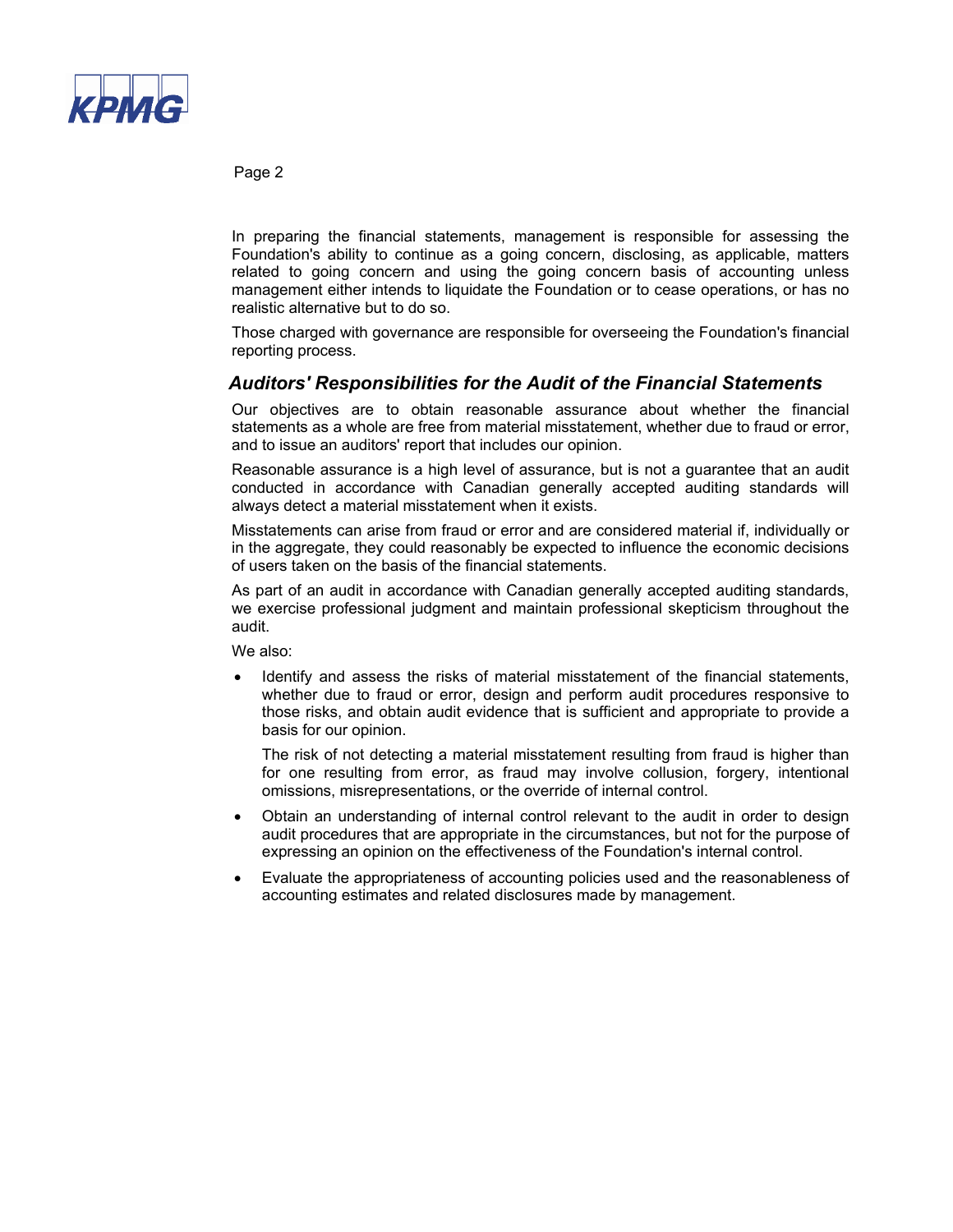

Page 3

- Conclude on the appropriateness of management's use of the going concern basis of accounting and, based on the audit evidence obtained, whether a material uncertainty exists related to events or conditions that may cast significant doubt on the Foundation's ability to continue as a going concern. If we conclude that a material uncertainty exists, we are required to draw attention in our auditors' report to the related disclosures in the financial statements or, if such disclosures are inadequate, to modify our opinion. Our conclusions are based on the audit evidence obtained up to the date of our auditors' report. However, future events or conditions may cause the Foundation's to cease to continue as a going concern.
- Evaluate the overall presentation, structure and content of the financial statements, including the disclosures, and whether the financial statements represent the underlying transactions and events in a manner that achieves fair presentation.
- Communicate with those charged with governance regarding, among other matters, the planned scope and timing of the audit and significant audit findings, including any significant deficiencies in internal control that we identify during our audit.

 $\mathcal{L}$ PMG  $\mathcal{L}$ 

Chartered Professional Accountants, Licensed Public Accountants

Waterloo, Canada April 7, 2022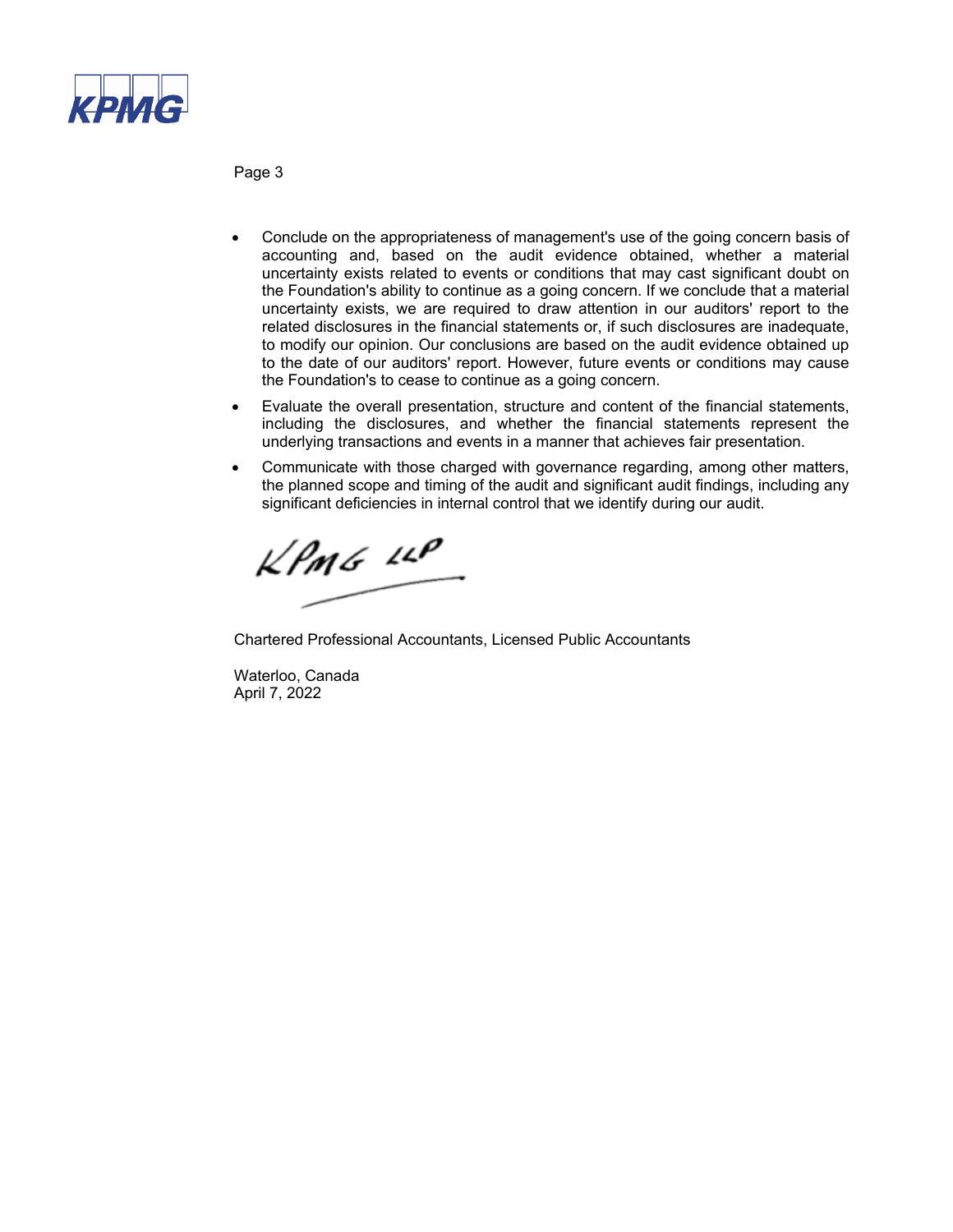Statement of Financial Position

December 31, 2021, with comparative information for 2020

|                                                                                                                                                                             | 2021                           | 2020                             |
|-----------------------------------------------------------------------------------------------------------------------------------------------------------------------------|--------------------------------|----------------------------------|
| <b>Assets</b>                                                                                                                                                               |                                |                                  |
| Current assets:<br>Cash                                                                                                                                                     | \$<br>93,978                   | \$<br>282,845                    |
| Short-term investments (note 2)<br>Investment in Community Foundations Pooled                                                                                               | 309,994                        | 208,224                          |
| Funds (note 3)                                                                                                                                                              | 1,268,834                      | 1,146,405                        |
| Accounts receivable (note 4)<br>Prepaid expenses                                                                                                                            | 301,455<br>2,153               | 22,149<br>1,958                  |
|                                                                                                                                                                             |                                |                                  |
|                                                                                                                                                                             | \$<br>1,976,414                | \$<br>1,661,581                  |
| <b>Liabilities and Net Assets</b><br><b>Current liabilities:</b><br>Accounts payable and accrued liabilities<br>Deferred revenue<br>Payable to Conservation Halton (note 5) | \$<br>4,696<br>375,078         | \$<br>4,300<br>10,000<br>206,634 |
|                                                                                                                                                                             | 379,774                        | 220,934                          |
| Net assets:<br>Douglas G. Cockburn Endowment (note 3)<br>Internally restricted (note 6)<br>Unrestricted                                                                     | 1,268,834<br>48,074<br>279,732 | 1,146,405<br>62,716<br>231,526   |
|                                                                                                                                                                             | 1,596,640                      | 1,440,647                        |
| Implications due to COVID-19 (note 8)                                                                                                                                       |                                |                                  |
|                                                                                                                                                                             | \$<br>1,976,414                | \$<br>1,661,581                  |

See accompanying notes to financial statements.

On behalf of the Board:

low Suntre Chair

Uliliam F. Mann <sub>Vice-Chair</sub>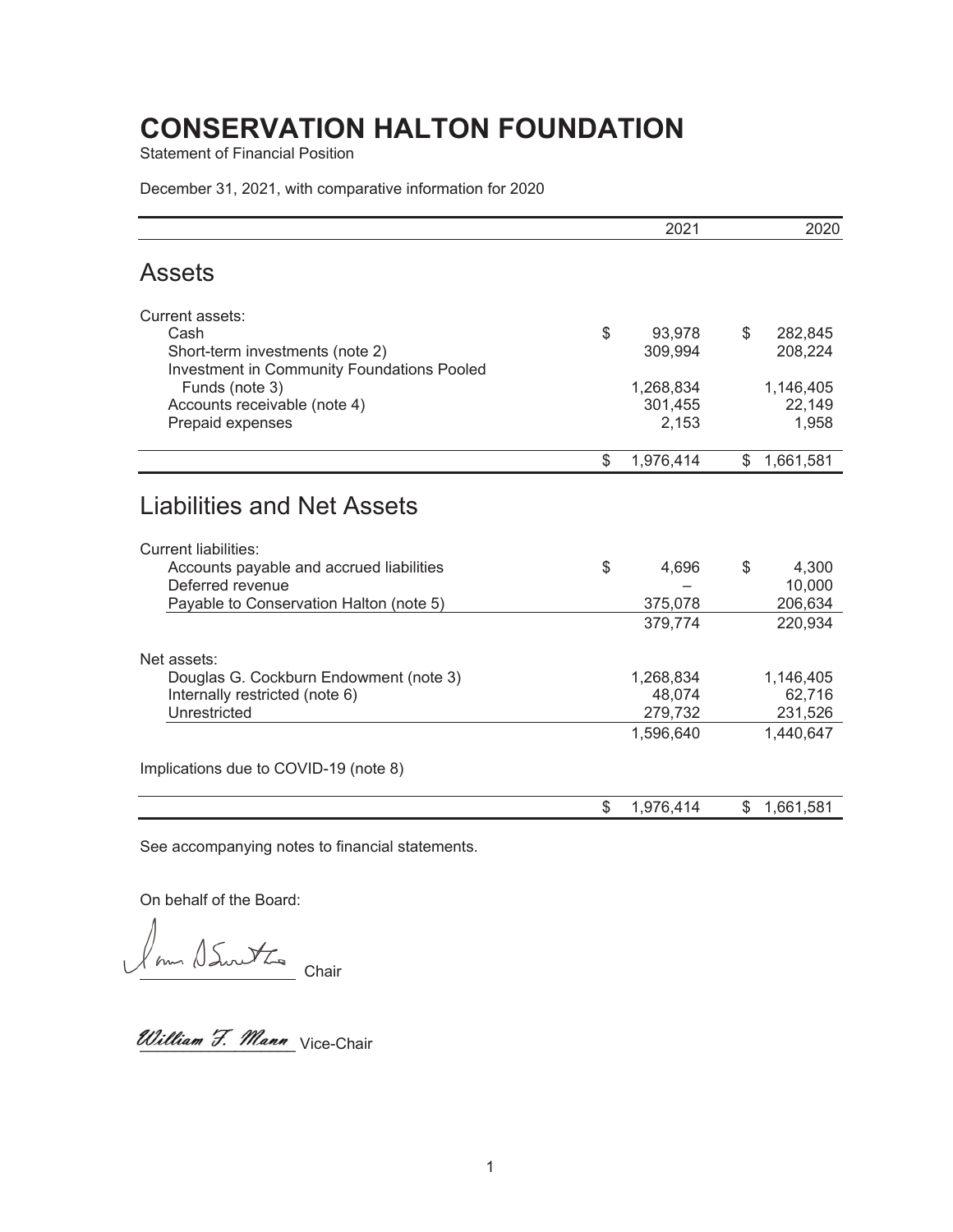Statement of Operations

Year ended December 31, 2021, with comparative information for 2020

|                                            |    | 2020      |               |
|--------------------------------------------|----|-----------|---------------|
| Revenue:                                   |    |           |               |
| Grants and donations                       | \$ | 865,164   | \$<br>398,417 |
| Gala                                       |    | 227,183   | 226,147       |
| Sponsorships                               |    | 37,500    | 84,050        |
| Donations in kind                          |    | 22,860    | 883           |
| <b>Hydro Microfit Rebate</b>               |    | 2,793     | 607           |
| Interest                                   |    | 1,777     | 3,265         |
|                                            |    | 1,157,277 | 713,369       |
| Expenses:                                  |    |           |               |
| <b>Grants to Conservation Halton:</b>      |    |           |               |
| Conservation area programs - Gala          |    | 46,859    | 70,944        |
| Conservation area enhancements             |    | 132,294   | 200,237       |
| Contribution - administrative (note 5)     |    | 70,326    | 44,137        |
| Donations in kind                          |    | 22,860    | 883           |
| Land, stewardship and partnership projects |    | 633,663   | 160,032       |
| Forest festival and from the ground up     |    | 32,948    | 41,861        |
|                                            |    | 938,950   | 518,094       |
| Fundraising and promotional costs:         |    |           |               |
| Gala                                       |    | 146,153   | 121,281       |
| Administration                             |    | 5.250     | 5,341         |
| Other fundraising                          |    | 33,360    | 5,849         |
|                                            |    | 184,763   | 132,471       |
| Total expenses                             |    | 1,123,713 | 650,565       |
| Excess of revenue over expenses            | \$ | 33,564    | \$<br>62,804  |

See accompanying notes to financial statements.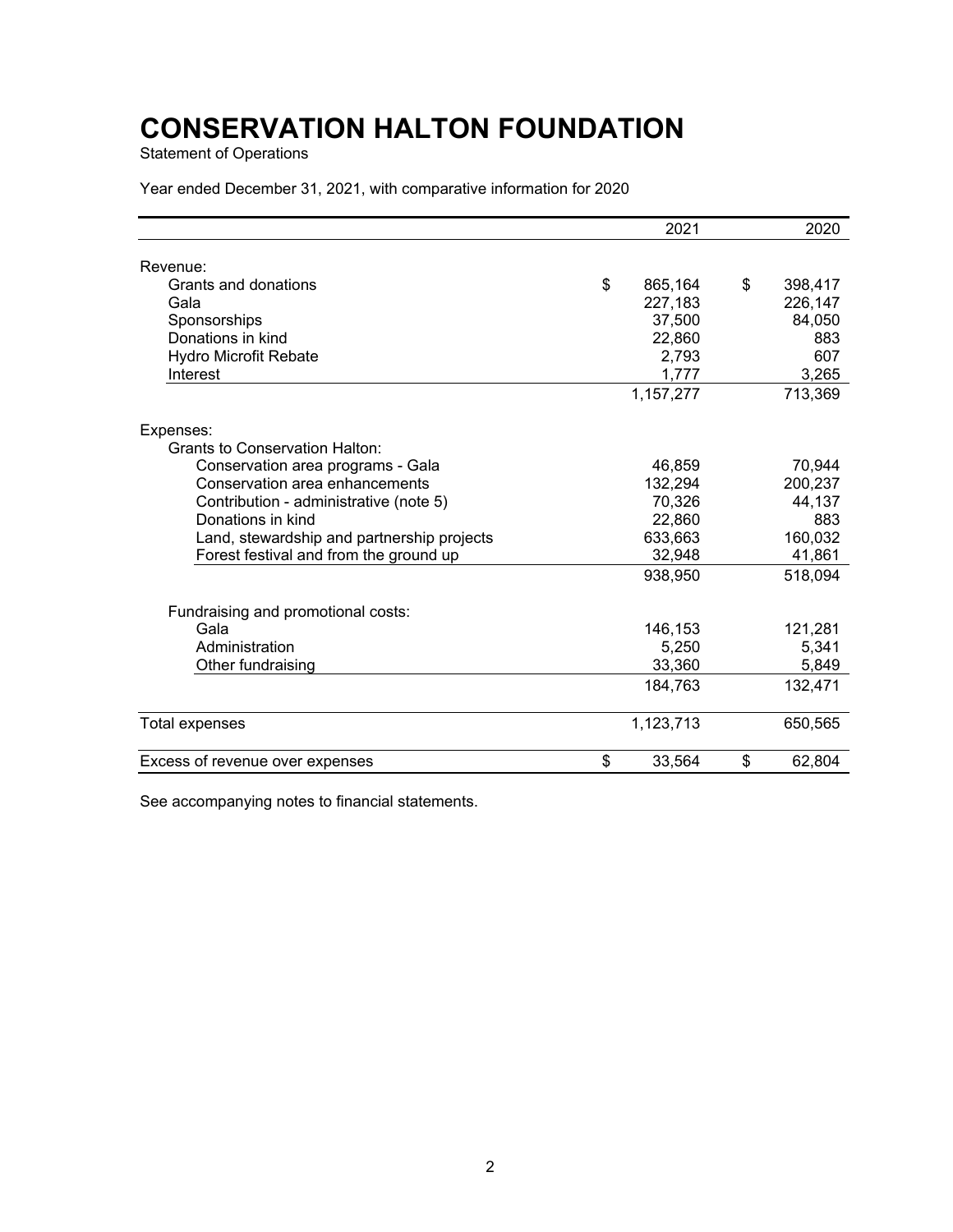Statement of Changes in Net Assets

Year ended December 31, 2021, with comparative information for 2020

|                                    | Endowment       |      | Internally<br>Restricted | Unrestricted  |    | Total<br>2021 |     | Total<br>2020 |
|------------------------------------|-----------------|------|--------------------------|---------------|----|---------------|-----|---------------|
| Balance, beginning of year         | \$<br>1,146,405 | - \$ | 62.716                   | \$<br>231.526 | \$ | 1,440,647     | \$  | 1.300.484     |
| Excess of revenue over<br>expenses |                 |      |                          | 33.564        |    | 33.564        |     | 62,804        |
| Interfund transfer (note 6)        |                 |      | (14, 642)                | 14,642        |    |               |     |               |
| Net unrealized holding gain        | 122,429         |      |                          |               |    | 122.429       |     | 77,359        |
| Balance, end of year               | \$<br>1,268,834 |      | 48.074                   | 279,732       | S  | 1,596,640     | \$. | 1.440.647     |

See accompanying notes to financial statements.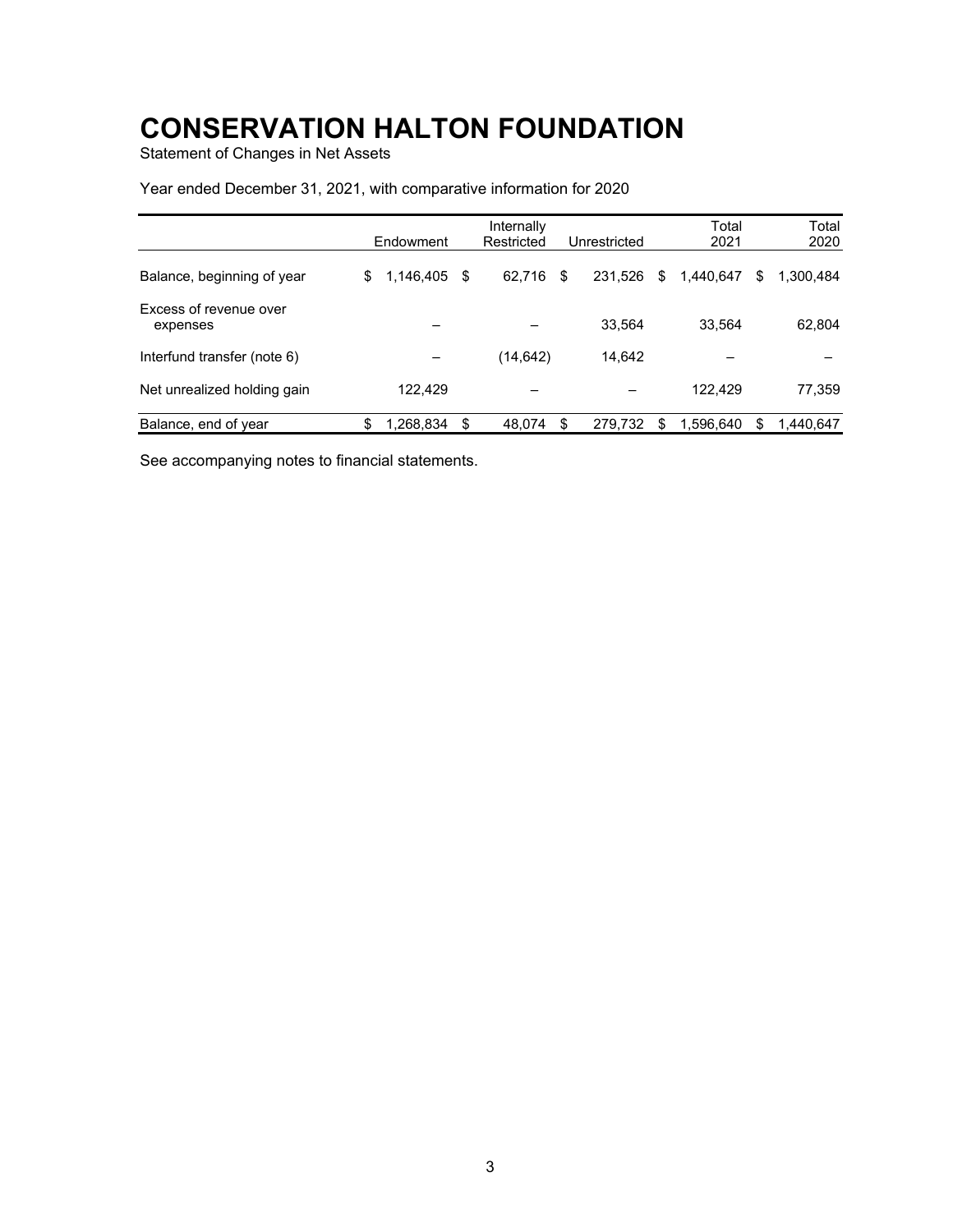Statement of Cash Flows

Year ended December 31, 2021, with comparative information for 2020

|                                                | 2021         | 2020          |
|------------------------------------------------|--------------|---------------|
| Cash provided by (used in):                    |              |               |
| Operations:                                    |              |               |
| Excess of revenue over expenses                | \$<br>33,564 | \$<br>62,804  |
| Changes in non-cash operating working capital: |              |               |
| Accounts receivable                            | (279, 306)   | 16,907        |
| Prepaid expenses                               | (195)        | 6,948         |
| Accounts payable and accrued liabilities       | 396          | 100           |
| Deferred revenue                               | (10,000)     | 10,000        |
| Payable to Conservation Halton                 | 168,444      | 94,158        |
|                                                | (87,097)     | 190,917       |
| Investing:                                     |              |               |
| Purchase of short-term investments             | (309, 994)   | (208,224)     |
| Sale of short-term investments                 | 208,224      | 206,186       |
|                                                | (101, 770)   | (2,038)       |
| Increase (decrease) in cash                    | (188, 867)   | 188,879       |
| Cash, beginning of year                        | 282,845      | 93,966        |
| Cash, end of year                              | \$<br>93,978 | \$<br>282,845 |

See accompanying notes to financial statements.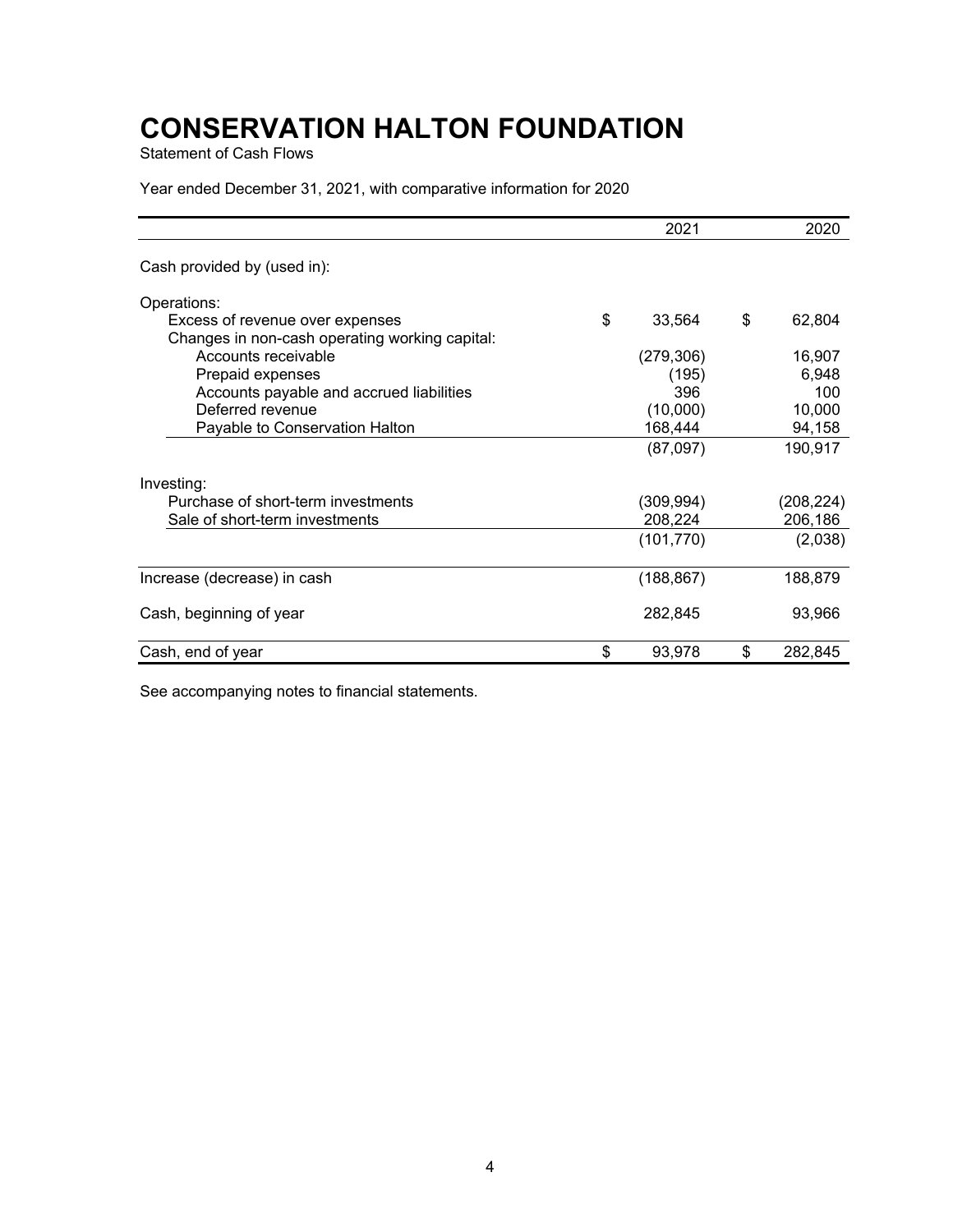Notes to Financial Statements

Year ended December 31, 2021

Conservation Halton Foundation (Foundation) is incorporated without share capital under the Ontario Corporations Act and is a registered charity under the Income Tax Act (Canada) and, as such, is exempt from income taxes. The mission of the Foundation is to support and advance Conservation Halton's critical environmental projects that protect our natural assets, connect people with nature and inspire change.

#### **1. Significant accounting policies:**

These financial statements are prepared in accordance with Canadian accounting standards for not-for-profit organization in Part III of the CPA Canada Handbook - Accounting. The not-forprofit corporation's significant accounting policies are as follows:

(a) Revenue recognition:

The Foundation follows the deferred method of accounting for contributions.

Grants are recorded as revenue in the period to which they relate. Grants approved but not received at the end of an accounting period are accrued. Where a portion of a grant relates to a future period, it is deferred and recognized in that subsequent period.

Unrestricted contributions are recognized as revenue when received or receivable if the amount to be received can be reasonably estimated and collection is reasonably assured.

Special events, Hydro Microfit Rebate and sponsorships are recognized as revenue when received or receivable if the amount to be received can be reasonably estimated and collection is reasonably assured.

Externally restricted contributions other than endowment contributions are recognized as revenue in the year in which the related expenses are recognized. Endowment contributions and endowment investment income is recognized as direct increases in net assets.

Unrestricted investment income is recognized as revenue when earned.

(b) Donations in kind:

Donations in kind (non-cash donations) are recorded as contributions at their estimated fair market value at the date of donation or at nominal value when fair market value cannot be reasonably determined.

(c) Financial instruments:

Financial instruments are recorded at fair value on initial recognition. Freestanding derivative instruments that are not in a qualifying hedging relationship and equity instruments that are quoted in an active market are subsequently measured at fair value. All other financial instruments are subsequently recorded at cost or amortized cost, unless management has elected to carry the instruments at fair value. The Foundation has not elected to carry any such financial instruments at fair value.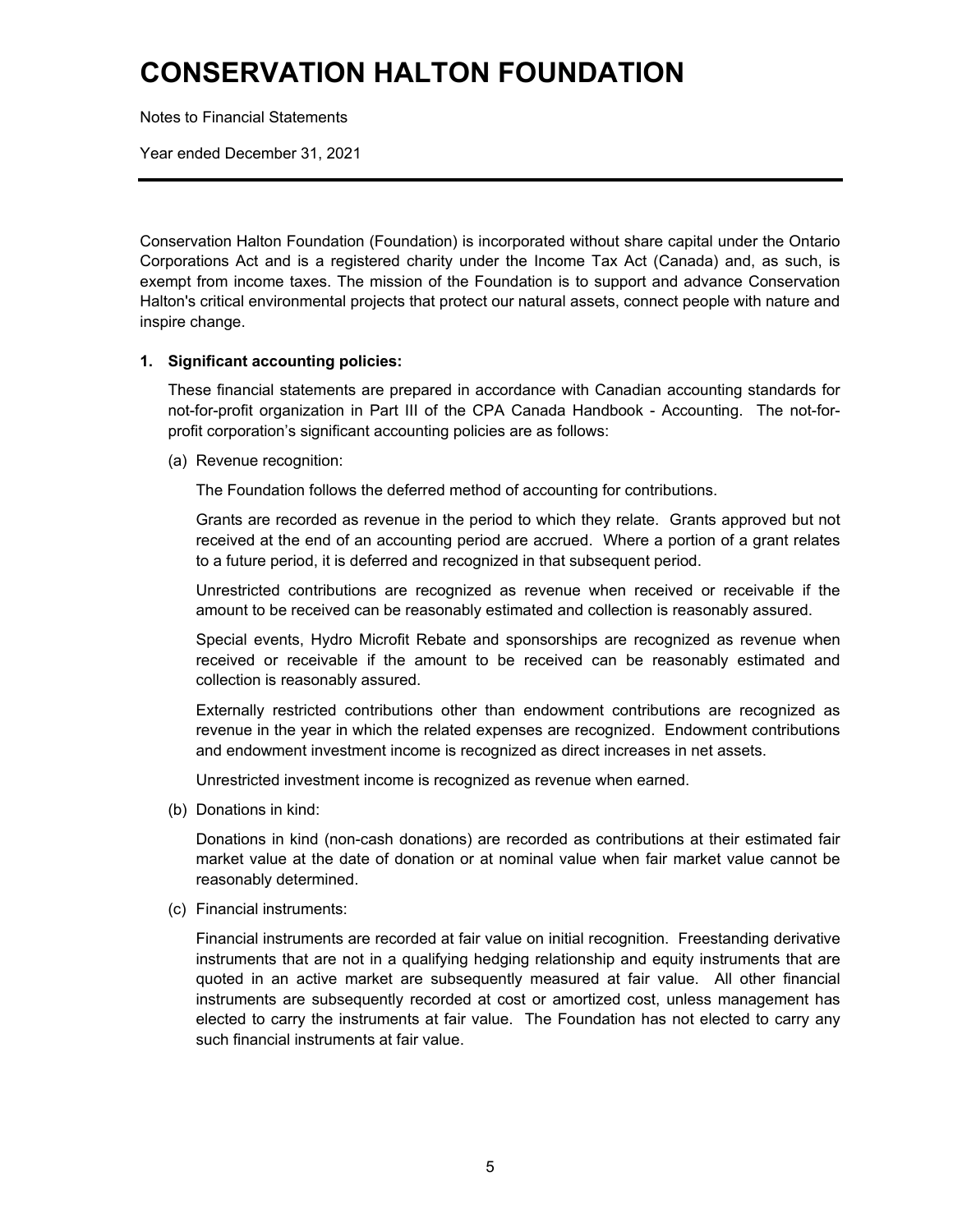Notes to Financial Statements (continued)

Year ended December 31, 2021

#### **1. Significant accounting policies (continued):**

(c) Financial instruments (continued):

Transaction costs incurred on the acquisition of financial instruments measured subsequently at fair value are expensed as incurred. All other financial instruments are adjusted by transaction costs incurred on acquisition and financing costs, which are amortized using the effective interest rate method.

Financial assets are assessed for impairment on an annual basis at the end of the fiscal year if there are indicators of impairment. If there is an indicator of impairment, the Foundation determines if there is a significant adverse change in the expected amount or timing of future cash flows from the financial asset. If there is a significant adverse change in the expected cash flows, the carrying value of the financial asset is reduced to the highest of the present value of the expected cash flows, the amount that could be realized from selling the financial asset or the amount the Foundation expects to realize by exercising its right to any collateral. If events and circumstances reverse in a future period, an impairment loss will be reversed to the extent of the improvement, not exceeding the initial carrying value.

(d) Short-term investments:

Investments with a term to maturity of 90 days or less are classified as short-term investments.

(e) Internally restricted net assets:

Net assets internally restricted by the Board of Directors represents specific initiatives and other provisions. Internally restricted net assets are not available for other purposes without approval of the Board of Directors.

(f) Douglas G. Cockburn Endowment:

The Douglas G. Cockburn Endowment was established to provide funding for projects and programs of the Mountsberg Conservation Area. The capital base is invested and intended to be held in perpetuity. Realized investment earnings are available for use by the Foundation, at the discretion of the Board of Directors.

(g) Use of estimates:

The preparation of the financial statements requires management to make estimates and assumptions that affect the reported amounts of assets and liabilities and disclosure of contingent assets and liabilities at the dates of the financial statements and the reported amounts of revenue and expenses during the year. Significant items subject to such estimates and assumptions include the carrying amounts of revenue and expenses and provisions for impairment of accounts receivable. Actual results could differ from those estimates.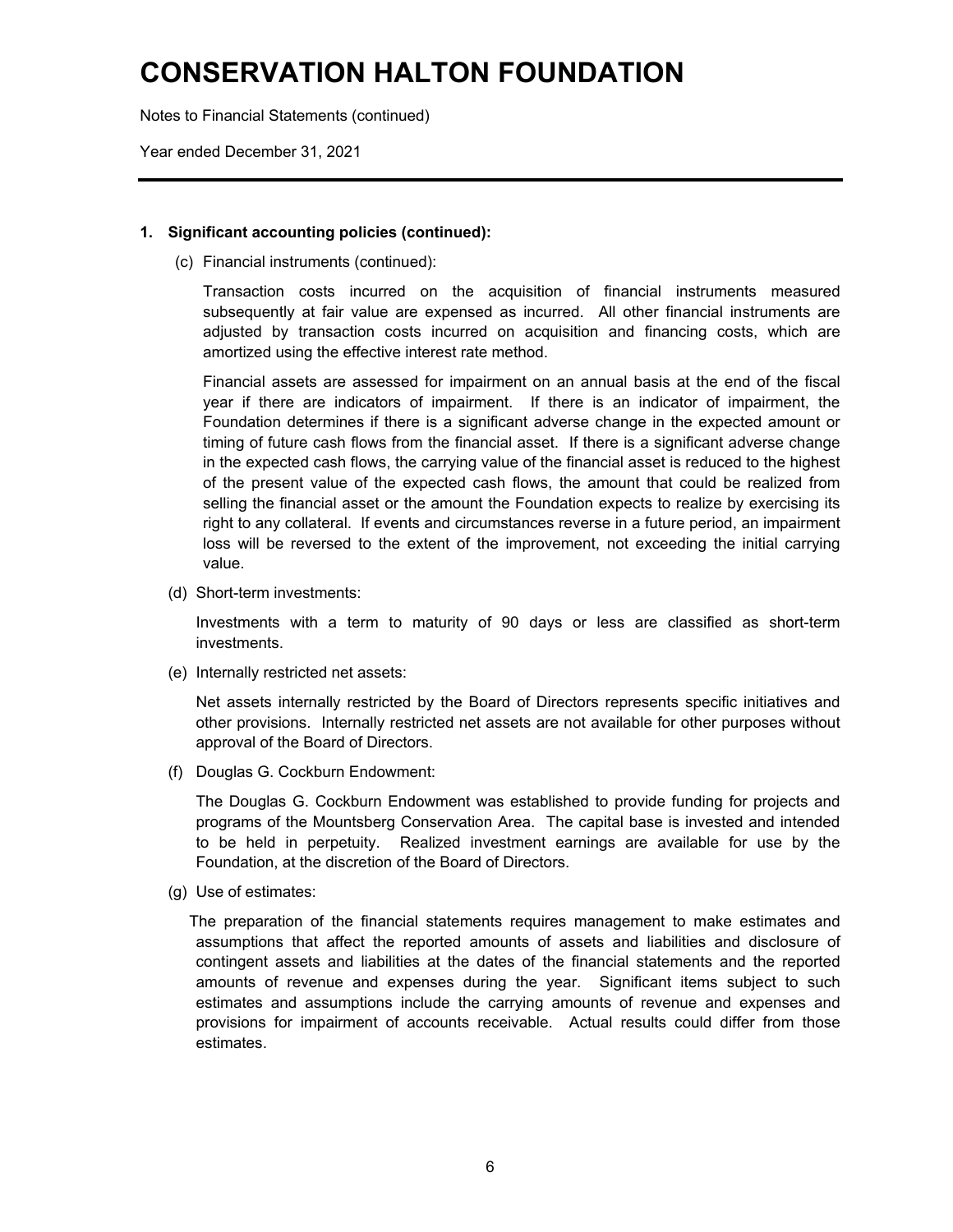Notes to Financial Statements (continued)

Year ended December 31, 2021

#### **2. Short-term investments:**

The short-term investments were held in a one-year Guaranteed Investment Certificate ("GIC") maturing July 8, 2022 (2020 – July 7, 2021). The GIC bears interest at rates ranging from 0.45% to 0.64% per annum (2020 - 0.85% per annum) and the maturity value is \$311,788 (2020 - \$209,994).

#### **3. Investment in Community Foundations Pooled Funds - Douglas G. Cockburn Endowment:**

|                                                                                                 | 2021                     | 2020                     |
|-------------------------------------------------------------------------------------------------|--------------------------|--------------------------|
| Investment in Burlington Community Foundation<br>Investment in Community Foundation of Oakville | \$<br>600,488<br>668,346 | \$<br>550,873<br>595,532 |
|                                                                                                 | \$<br>1,268,834          | \$<br>1,146,405          |
|                                                                                                 | 2021                     | 2020                     |
| Investments at fair value, beginning of year                                                    | \$<br>1,146,405          | \$<br>1,069,046          |
| Investment income<br>Administration fees                                                        | 144,878<br>(22,449)      | 97,543<br>(20, 184)      |
| Net unrealized holding gains recorded in net assets                                             | 122,429                  | 77,359                   |
| Investments at fair value, end of year                                                          | \$<br>1,268,834          | \$<br>1,146,405          |

Investments in pooled funds have varying interest rates.

Investment income is allocated to Conservation Halton Foundation based on their proportion of capital to the total capital held by the Burlington Community Foundation and the Community Foundation of Oakville. Administration fees charged to Conservation Halton Foundation are approximately 2%.

#### **4. Accounts receivable:**

No allowance for impairment of accounts receivable has been recorded at December 31, 2021 \$nil (2020 - \$nil).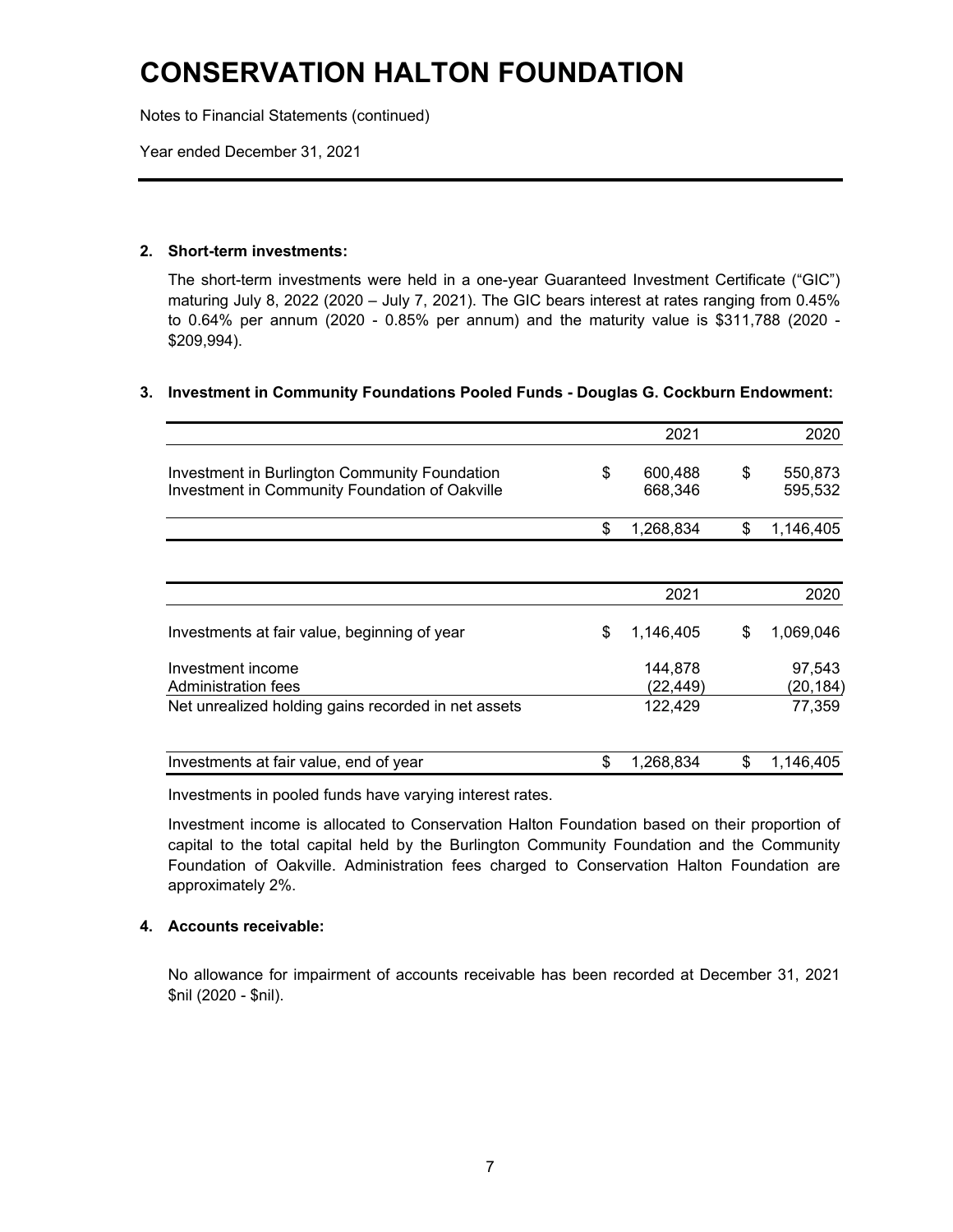Notes to Financial Statements (continued)

Year ended December 31, 2021

#### **5. Related entity:**

The Foundation raises funds to finance operations and capital expenditures, as directed by the Foundation's donors and the Board of Directors, for The Halton Region Conservation Authority, operating as Conservation Halton, which is an independent organization. Although Conservation Halton is a separate entity and disburses funds at the discretion of its own Board of Directors, the Chair, Vice-Chair and a member at large of the Conservation Halton Board of Directors are appointed members of the Foundation Board of Directors according to the Foundation's by-law. The accounts of the Conservation Halton are not included in these financial statements.

Conservation Halton Foundation pays administrative fees to Conservation Halton for administration services performed by Conservation Halton. Total administrative fees paid during the year were \$70,326 (2020 - \$44,137). During 2021, the Foundation contributed \$868,624 (2020 - \$473,957) to fund projects carried out by the Conservation Halton.

These transactions are in the normal course of operations and are measured at the exchange value (the amount of consideration established and agreed to by the related parties).

The balance due to Conservation Halton is interest-free, unsecured, payable on demand and has arisen from the administrative services noted above and from donations received which were allocated to Conservation Halton.

#### **6. Internally restricted fund:**

The Board of Directors has internally restricted funds relating to Conservation Halton programming enhancements and land acquisition projects. During the year, a transfer of \$14,642 from restricted net assets to unrestricted net assets was made in accordance with the Foundation's policies.

#### **7. Financial risks:**

The Foundation manages its investment portfolio to earn investment income and invests according to a Statement of Investment Policy approved by The Board. The Foundation is not involved in any hedging relationships through its operations and does not hold or use any derivative financial instruments for trading purposes.

The Foundation believes that it is not exposed to significant interest-rate, credit or cash flow risk arising from its financial instruments.

The Foundation is subject to market risk with respect to its pooled investments that are held at the Community Foundations. The value of these investments will fluctuate as a result of changes in market prices of the underlying investments or other factors affecting the values of the investments.